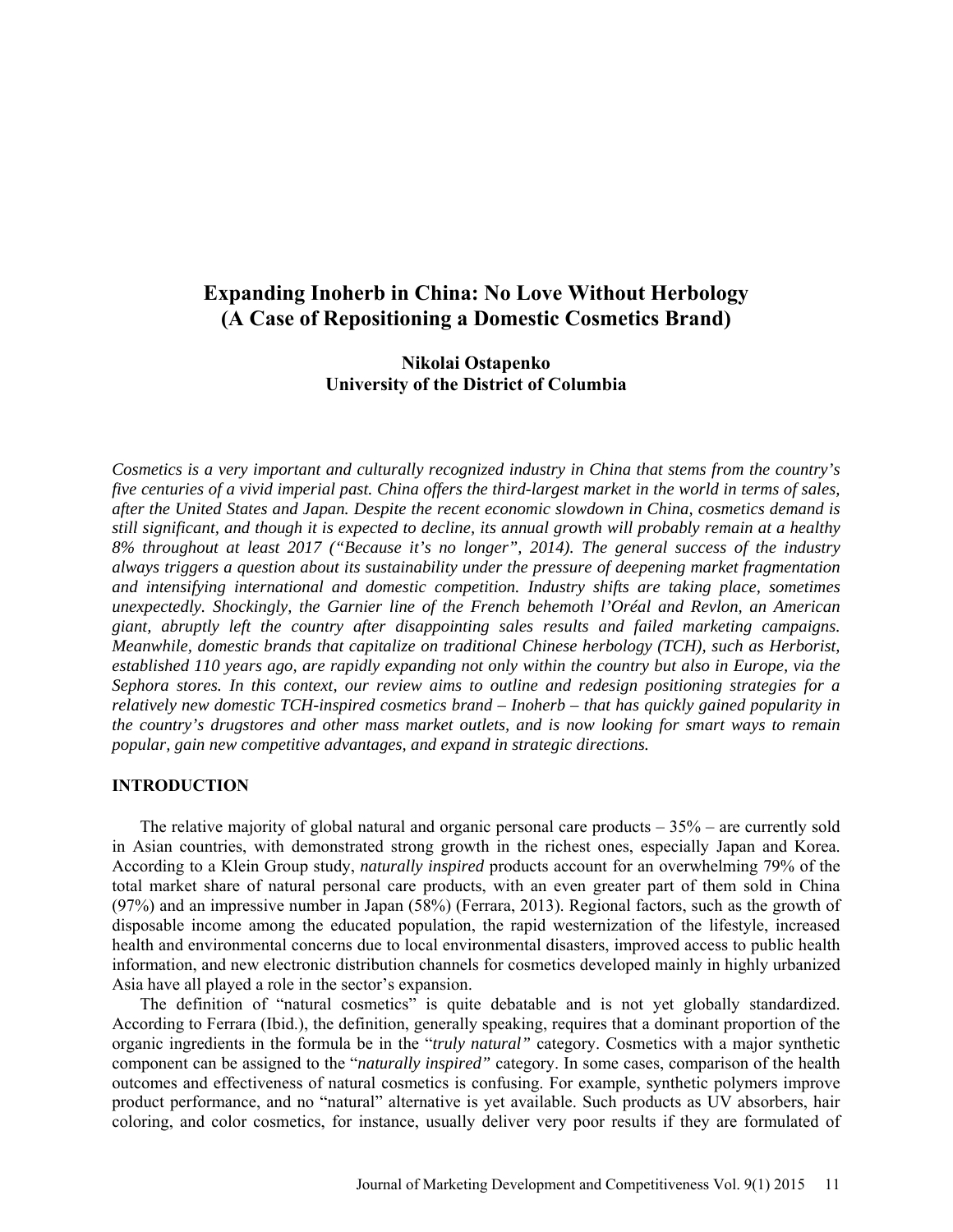natural ingredients alone. But some researchers insist that a "truly natural cosmetic formula must be entirely based on vegetal and mineral materials and have no synthetic raw materials, silicone, paraffin or any mineral oil derivative" (Freitas, etc. 2012). This cosmetics category is called *"certified natural cosmetics."*

China is a very special cosmetics market, both in Asia and worldwide. For many Chinese customers, regardless of their country's long history and rich visual arts traditions, "old" often means "bad," whereas "new" means advanced and blessed by the Western world. Because the cosmetics industry is an "old" one, many Chinese are not fond of its products. For instance, the Chinese perfume market is still tiny, and fragrances are used mainly as gifts rather than as personal indulgences. Also, during the "revolutionary years," the cosmetics industry was practically nonexistent, so that generations of Chinese women grew up without learning from their mothers about cosmetics products and their applications. Unlike Japanese and Korean women, who practice the most sophisticated beauty routines in the world, many Chinese women view makeup as superficial, unnecessary, and potentially harmful to their skin. And here we are talking about the Chinese female population aged 16 to 45, which practically equals in number the entire populations of the United States and Japan. Even Chinese men are more open to using cosmetics products than Chinese women or European and American males. So, an enormous cosmetics sales potential exists, but it is not yet fully realized.

Things are constantly changing, however, even in China. Higher-income working women and wealthy housewives tend to buy traditional and expensive high-end luxury cosmetics in department stores, because in other venues luxury counterfeit and fake goods are too common. Popular market trends there involve significant female attention to skin-whitening and anti-aging products. Recently, the demand for hair care products has grown substantially.

In addition, the general population of educated and middle-income young people is expressly concerned about the environment and human rights. Their concerns about smog, polluted air and water, and food safety scandals (e.g., melamine-adulterated milk) make them more likely to use natural consumer products. Moderately priced natural cosmetics fit well into the lifestyle of a trendy majority of them. They are extremely interested in personal care products that are hypoallergenic and free of chemicals, artificial fragrances, and preservatives. Ancient medicinal practices, including herbal remedies, acupuncture, gymnastics, and massage are also coming back into fashion and the daily routine of China's younger urban population. Young people widely embrace a new healthy lifestyle along with brands that support it.

One such brand is Inoherb, the subject of our analysis. Shanghai Inoherb Cosmetics Co., Ltd. was founded in 1999 by Ms. Feng Shuai. She was raised in a family that practiced traditional Chinese medicine, where she acquired the idea of using local herbs and herbal science in mass-manufactured cosmetics products. She introduced the Inoherb brand as a pioneering skincare solution that combines traditional Chinese herbology (TCH) with a modern commercial twist to address the needs of the healthconscious female beauty market. Inoherb products are developed and tested in cooperation with the Shanghai University of Traditional Chinese Medicine and manufactured locally in the Shanghai suburb of Baoshan. The products are designed to appeal to the new generation of educated young women, including college students.

Within a decade of its inception, the company managed to achieve a domestic reputation by becoming one of the top 10 in sales in the Chinese cosmetics industry. The Inoherb brand is considered the most famous brand in Shanghai. The company is the most popular employer in the Chinese light manufacturing sector, and it is proud of being one of only a few cosmetic brands that operate an online store. The company's market share reached 2% in general cosmetics sales and 6.3% in sales of skincare products. It is one of the popular brands among young female customers and drugstore retailers, and is also a domestic e-commerce favorite. Inoherb successfully went public in Hong Kong in June 2012 (Inoherb official website).

Obviously, Inoherb has to date done a good job with its original product offerings, line differentiation, affordable pricing, distribution, market positioning, and digital promotion strategies. How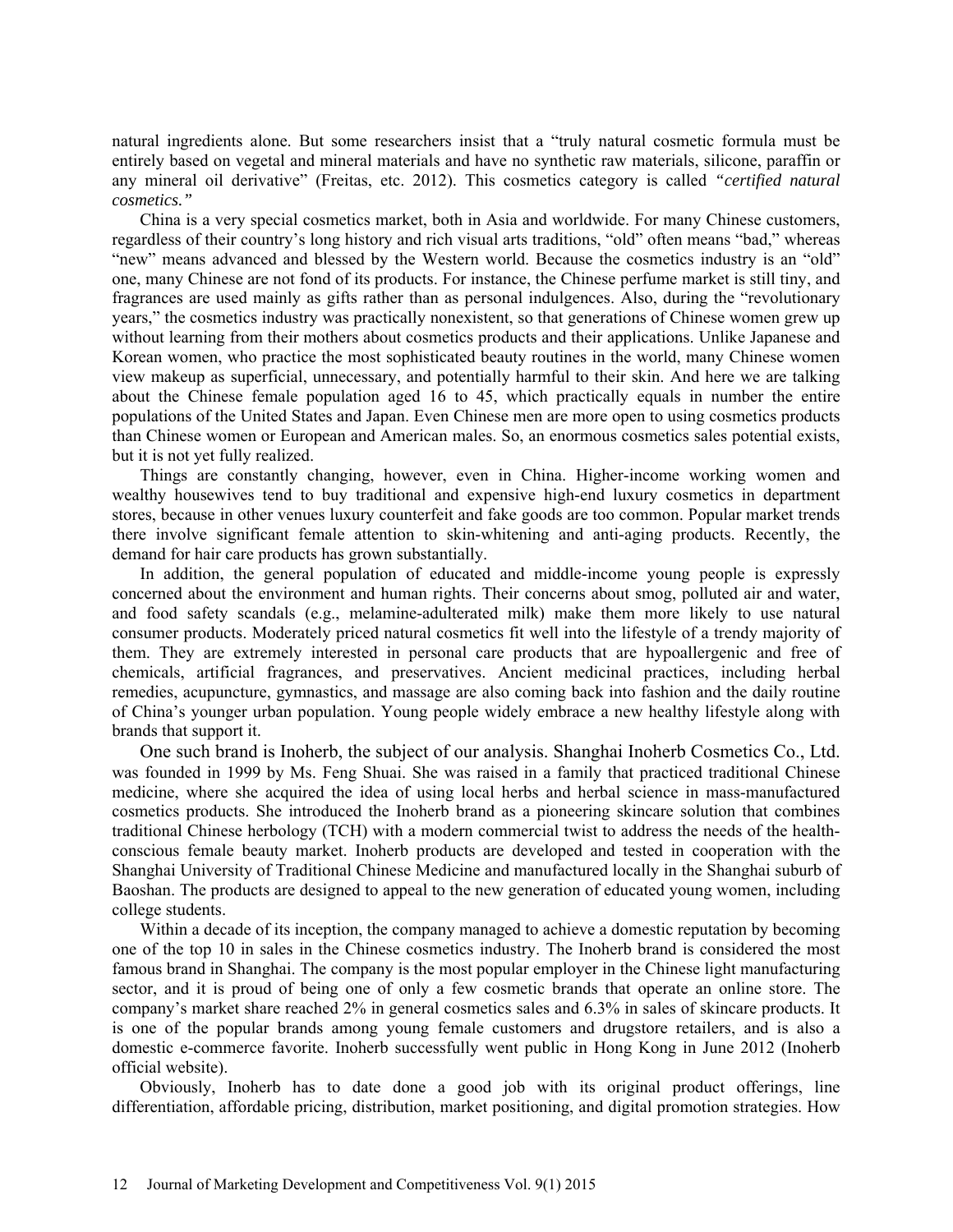can Inoherb keep its existing customers loyal and attract many new ones? It is a real challenge. The brand, which was originally introduced as one focused on skincare products for the TCH segment of women between 20 and 35, needs to reach a much larger customer target group and introduce additional product lines, as well as employ innovative marketing strategies to enhance its brand identity and compete successfully in the crowded Chinese and global cosmetics marketplace.

The objective of this analysis is to better understand the natural market positioning and marketing strategies of Inoherb for sustaining and expanding its competitive advantages. The paper will outline further growth opportunities and suggest possible repositioning strategies for guaranteed business success. In short, it will answer this question: How can Inoherb, a relatively young cosmetics brand, survive, outperform foreign and domestic competition, and succeed in the global cosmetics industry?

## **LITERATURE REVIEW**

There are a number of industry reports about the lucrative Chinese cosmetics market. Euromonitor International conducted one of the most comprehensive studies, "Beauty and Personal Care in China" ("Beauty and personal care", 2012). Habitually, industry reports emphasize the appealing size of the Chinese market (1.3 billion potential customers), the prospects of its imminent growth in the personal care sector, the overwhelming appeal of many famous international brands, customers' appreciation of Western-style advertising, and the impressive performance of foreign brands. The domestic Chinese brands are still very moderately publicized, and are in many cases portrayed as secondary in importance insofar as they do not follow what the "major players" – the "top five" multinationals, P&G, L'Oréal, Shiseido, Unilever, and Amway – are doing right.

In our opinion, differences in the size and specificity of the target markets and domesticated marketing mix respond to this concern. For instance, the important TCH sector includes predominantly local players that thrive by creating their own attractive market among educated young and healthconscious female customers. A few international companies, like Neutrogena, Jurlique, The Body Shop, Origins, Avène, FANCL, and L'Occitane, are carefully trying to capitalize on a similar "natural" positioning strategy but are reluctant to travel very far along this road, fearing that it might hurt the volume sales of their "regular" products.

# **RESEARCH METHODOLOGY**

We would like to test an assumption that a clever "natural positioning" strategy has a very large sales potential among all domestic brands and is particularly important for the moderately priced Inoherb brand. Our hypothesis is that if Inoherb is effectively repositioned, it will overcome the most successful direct competitor, currently the well-established Herborist, in terms of market performance and will enjoy lucrative markets internationally, especially in the neighboring regions of Far Eastern Russia and Mongolia.

To accomplish the repositioning task for Inoherb, we applied Michael Porter's five forces continuum (Perter, 1980) to the Chinese cosmetics industry to identify close competitors, new entrants, substitutes, suppliers, and buyers. We also conducted a series of observational studies and surveys in the Shanghai area, asking customers and retailers about the brands that are most appealing to them and their opinions of the TCH products. The case of Inoherb is an interesting challenge for Western cosmetics brands in terms of Inoherb's domestic brand identity development and marketing mix adjustments, which are necessary, in our opinion, to compete more successfully.

### **Problem Identification**

We continue to use Michael Porter's five forces industry analysis continuum to identify major problems for Inoherb's brand development and ability to compete successfully.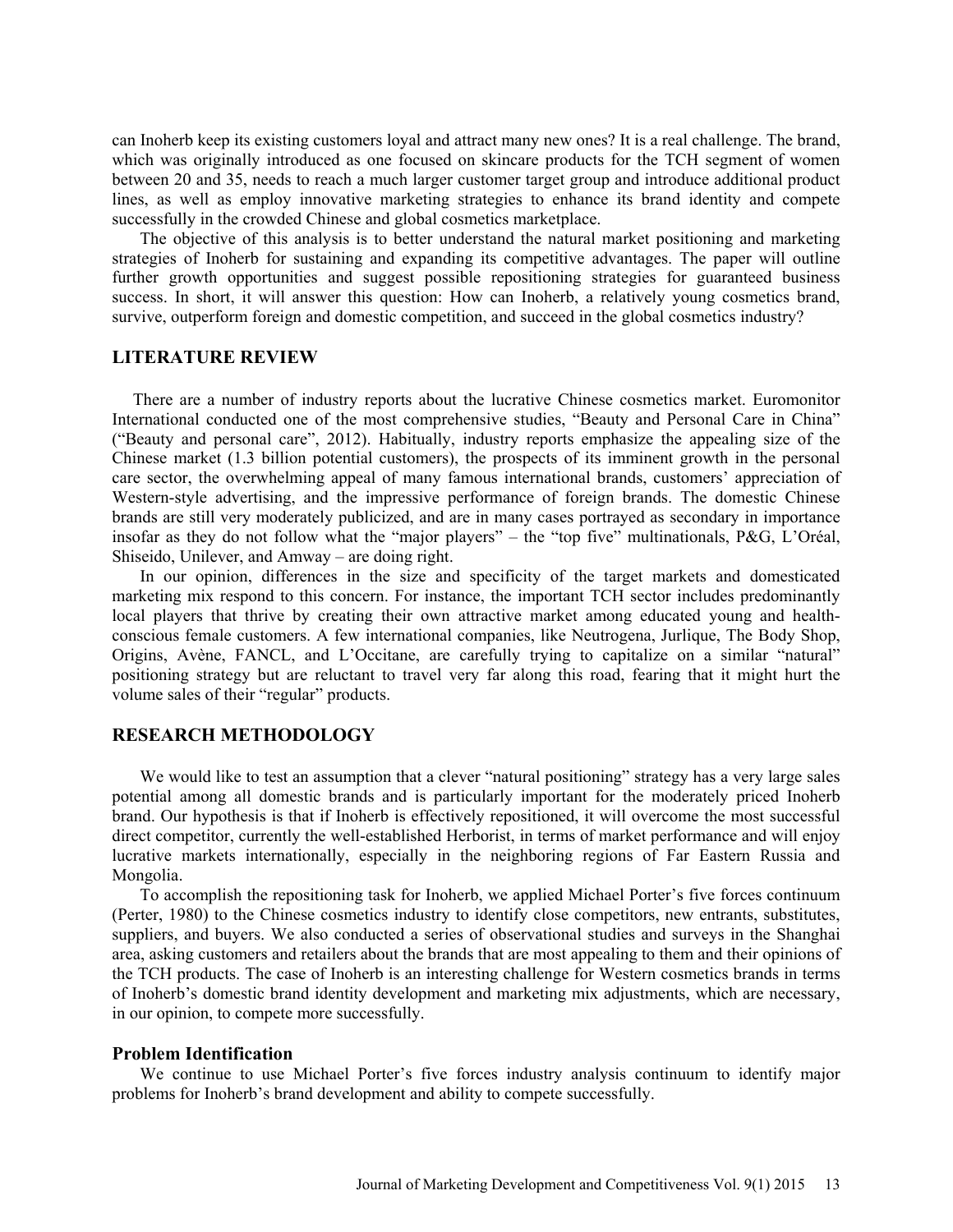#### *Competition*

The cosmetics market in today's China is highly saturated and offers a great variety of brands and products for all the beauty needs of a sophisticated customer: hair products, skincare (mostly whitening and anti-aging preparations), color cosmetics, products for men and children/infants, oral care items, and fragrances. More than 3,000 companies are aggressively competing for buyers in the enormous Chinese marketplace. Some of them, such as P&G (the first foreign entrant in China, with the famous Olay brand, since 1989), the L'Oréal Group (since 1997), Estee Lauder Companies, Inc. (since 2002), Avon (since 1990), and Unilever (since 1998), are from Western countries. Combined, they have a total market share of about 50% (Petzinger, 2014). Others, like AmorePacific (since 1993) and the powerful Shiseido Co., Ltd. (since 1991), are from South Korea and Japan, respectively. In addition to Herborist and Inoherb, there are many other domestic brands, like Chinfie, Chcedo, CMM, Houdy, Caisy, and Longrich, that add to the intensity of the cosmetics rivalry (see report: "China's cosmetic market", 2012).

Most of the products from overseas are positioned as high-end and luxury goods, with retail prices that are hardly affordable for the average Chinese customer. The majority of the domestic cosmetics brands are cheaper than the foreign brands, with the exception of a very few premium products from China (e.g., some pricy Herborist products). As in many other industries, the origin of the product drives the price as well as the brand image and customer perception. Price positioning is very important in the cosmetics industry, but it is hardly the only positioning factor. Other elements of positioning strategy – image, prestige, effectiveness (product features), nutrition, general health effects, smart packaging – are emerging as effective ways to build a memorable and exciting brand identity and provide a positive customer experience.

For the past 14 years, the major domestic competitor of the established Western brands has been Shanghai Jahwa United Co., Ltd., with its 10 popular brands, including Herborist, Maxam, Giving, Soft Sense, Tea Beauty, and Liushen. These are positioned as skincare products based upon a combination of TCH and modern advanced biotechnology. Only the premium brand, Herborist, is distributed in more than 1,000 local upscale stores and spas. It is also available from the Sephora chain in several European countries, including the prestigious markets of France, Italy, Spain, and Poland (see: "Herborist growing global", 2014). The consumer interest in natural cosmetics in China, as we have noted, is recent and results from multiple well-publicized food safety scandals, polluted air, and contaminated drinking water in the major big cities, which have persuaded the educated public to treat itself better by using "natural" personal care products.

Unlike the premium Herborist, with prices ranging from a \$6 shampoo to a \$40 skin cream, Inoherb is priced lower and targets a younger, mostly female market, as a drugstore beauty brand infused with natural ingredients. It is positioned as "affordable herbal" cosmetics for young women, with prices between \$6 and \$8 per unit. It is very important to note that Inoherb has maintained a long-lasting cooperation with the Shanghai University of Traditional Chinese Medicine by creating a herbal skincare research center. By studying ancient Chinese beauty secrets and doing research on herbal skincare benefits for the past 10 years, modern biotechnology has paved the way for the company to develop a series of effective and safe herbal skincare products.

Inoherb offers a wide range of female beauty products. The brand's basic skincare lines include products for facial whitening, anti-wrinkle treatment, nourishing, firming, control of oily skin and acne, exfoliation, deep cleansing, hydration and moisturizing, revitalizing, and olive oil body care. The main natural active ingredients typically include witch hazel, pomegranate, cactus, lotus seed, and roseroot.

The company went even further along the TCH pathway to lead customers to adopt a healthy and active lifestyle. In June 2012, Inoherb launched its "Fu Shi Tong Yuan" campaign, which emphasized the close relationship between beauty, health, and food as important elements of Chinese culture. The offered box of unisex products (about \$11 per unit) included four facial masks for a complete skin treatment of whitening, nourishing, firming, and moisturizing. The offer received very positive customer reviews countrywide, in part because the Chinese outlook always tends to seek harmonious lifestyle solutions for mundane problems (see: "Cosmetics business", 2012).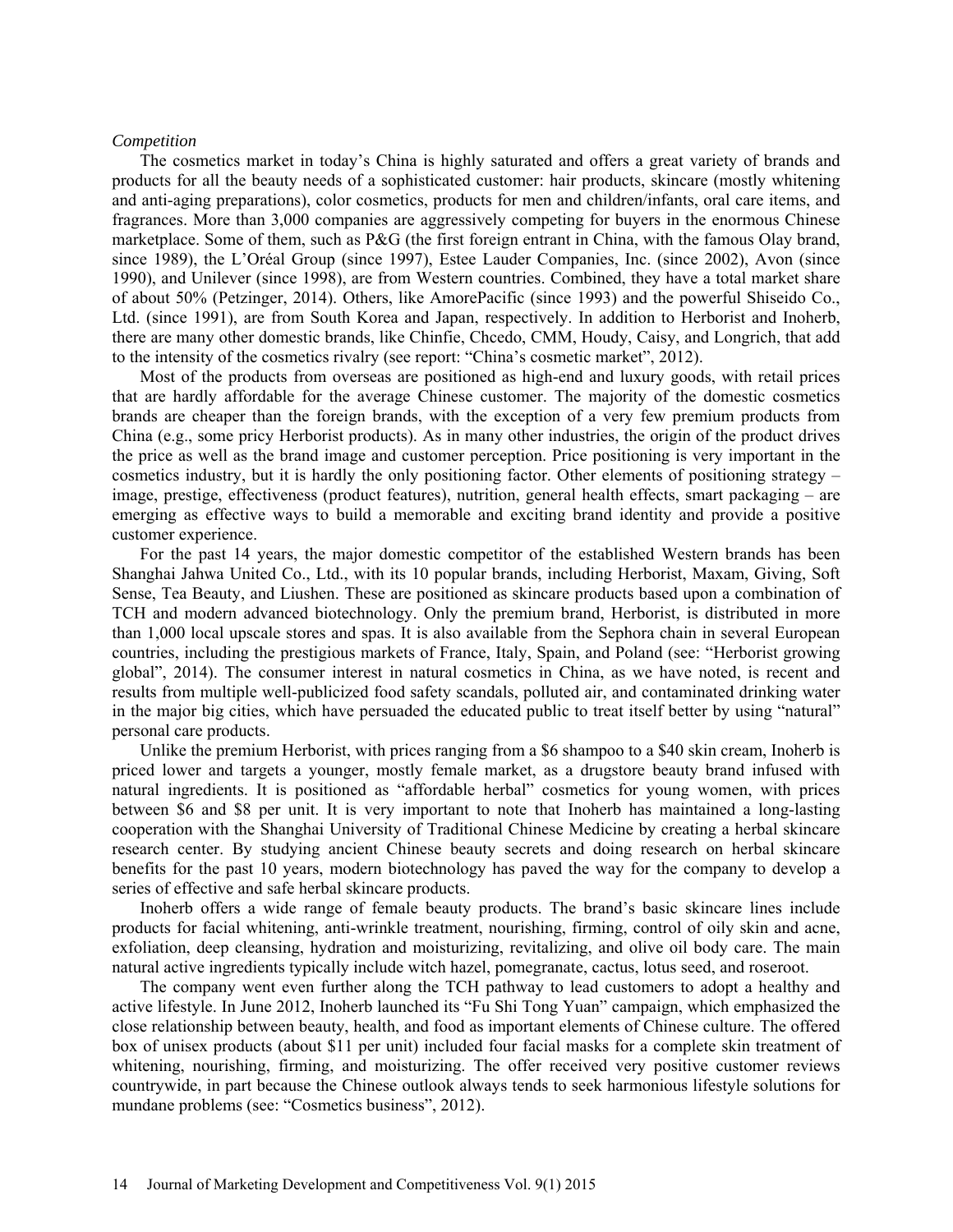Herborist remains the primary domestic competitor of Inoherb. The positioning strategy for both is very similar and creates some customer confusion, as both brands include mixes of natural ingredients based upon the TCH principles. The only difference is the price positioning strategy, with Herborist products being offered as more upscale. Obviously, we must identify product differences and benefits to find a way to reposition Inoherb as a brand that is younger in spirit, truly special, and more connected to the needs of younger people.

#### *Threat of potential entrants*

Every year, many new domestic companies enter the Chinese cosmetics industry, attracted by the low investment requirement, domestically available inputs, decent profit margins, and potentially unlimited customer demand. It does not take a great deal of expensive advertising to enter the market. Most Chinese buyers rely on other people's experiences to decide whether to try a product and to switch to another cosmetics brand. Even if some customers have been loyal to a particular brand for quite some time, it does not mean they will not try other brands, based upon the newness of a product and positive peer reviews.

In the case of Inoherb, its uniqueness relates to the traditional Chinese medicine foundation of its skincare products, which is not hard for many new entrants to replicate or copy. As stated above, Inoherb has at its disposal a special research and development group housed at the Shanghai University of Traditional Chinese Medicine. Extra credibility flows from this arrangement and adds value to the company's products, because many educated Chinese trust university researchers more than ordinary company employees, especially in view of the flood of counterfeited cosmetics available everywhere, which seriously affects the profits of legitimate businesses. With help from professionals, Inoherb is able to come up with many more special formulations for skin product lines, thus overcoming the R&D entry barrier encountered by many other companies that seek to enter the popular natural cosmetics market in China.

#### *Threat of substitutes*

There are plenty of available substitutes in China for manufactured cosmetics products. Instead of buying Inoherb products, a customer can simply elect to use homemade lotions, other, less-expensive products, or nothing at all.

Chinese women generally care about their appearance these days. Many of them realize that applying obscure synthetic cosmetic products may cause skin problems over time, and they tend to prefer natural formulations. This is why a "make-your-own-facial" approach is so widespread in Chinese households. For example, there are plenty of websites where experienced dermatologists recommend using milk mixed with lemon to make a facial solution that may help lighten skin tone. On other websites and in social media, women often discuss the ways to make their own skincare products from simple household ingredients, and they share recipes with each other. For instance, it is widely believed that using rice water after washing one's face can help to reduce blackheads. Even though many women may not always pay attention or follow these popular endorsements, some are attracted by the simplicity of the care, the low cost and wide availability of the ingredients, and the plain common sense of trying simple home remedies. Homemade skincare solutions may thus be considered direct substitutes for "officially distributed," advertised, and expensive skincare creams.

Another popular belief is the "baby lotion" phenomenon. Many mothers tell their daughters that using Johnson's Baby Lotion to nourish skin makes one look younger than others who do not apply it. The premise is that because the lotion is designed for babies, its formula contains no damaging chemicals or preservatives, and it is therefore safer than other available skin creams. Regardless how many young women are following this populist belief, baby lotion is a substitute for, and a threat to, actual skincare products, including the naturally positioned Inoherb brand.

And of course there is always the option to not apply any skincare products at all, to avoid possible long-term skin damage and save time and resources. This is the practice at this time for most men in China. They use soap or only water for their daily face-washing routine. Some women who do not take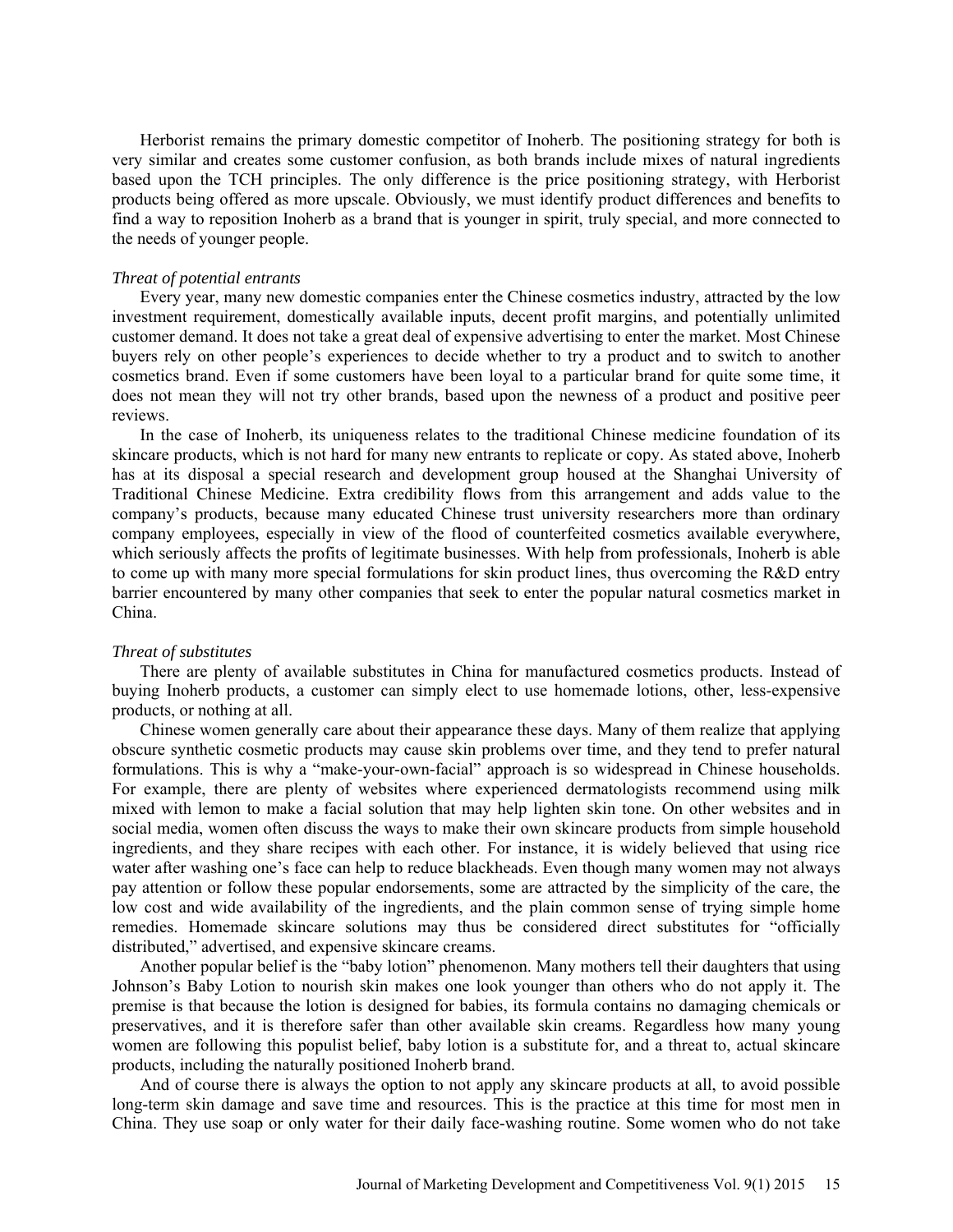much care of their skin behave the same way. Using nothing at all as a substitute for cosmetics is especially common in low-income urban households and in rural areas and small towns.

#### *Bargaining power of buyers*

With so many cosmetic brands to choose from, it seems that Chinese customers should have a great deal of market bargaining power. This is generally true, but the situation differs among brands.

Most Chinese women in big cities are quite impressed by the Western lifestyle and branded consumption that makes luxury cosmetics sales grow so fast. Though demand for these brands is high now, pent-up demand is even higher. Because these brands are positioned as high-end, luxury, and exclusive, many well-to-do women buy them at department stores, not only because the products are exceptional, but also because they can afford to treat themselves well and also let others know that they use expensive cosmetics products on a regular basis (conspicuous consumption). In addition, there are some women who care about their skin routine so much that they are willing to cut down on other purchases in order to buy expensive cosmetics. As a result, the galloping demand for the famous foreign cosmetics brands leaves customers very little bargaining power within the luxury cosmetics market segment.

Supply and demand functions the opposite way for the domestic brands of cosmetics in China. Most of these brands are significantly cheaper than the foreign equivalents. One of the main reasons for the lower prices is that the target customers cannot afford luxury products. Another reason is the lack of brand loyalty to the domestic products. When domestic brands raise prices, customers buy foreign cosmetics that they always regarded as having superior quality and high prestige. In this case, customers may have better bargaining power for the local products.

Inoherb is still a young volume brand that is looking for new opportunities to attract more customers. Price is an important positioning factor. Therefore, the fact that the bargaining power of its customers is rather strong should be carefully considered in its brand development process.

#### *Bargaining power of suppliers*

The main suppliers for cosmetic companies are the pharmaceutical/chemical industry and ingredient growers and processors/distributors. The major ingredients are simple and come from animal/fish/insect products, minerals, oils, wax, and alcohol. Different cosmetics brands may require different base products available from one or several suppliers. In the cosmetics industry, the supply of inputs does not ordinarily fluctuate. It has little to do with the weather or the season, and global outsourcing also helps to stabilize ingredient supply. Most companies enter into long-term contract agreements with their suppliers. The bargaining power of suppliers varies between brands by quality or selection, but there is no particular reason to believe that suppliers have significant bargaining power, with the exception, probably, of highvolume acquisitions.

Inoherb is different from most other cosmetic companies insofar as the main supplies for the company are natural herb extracts and their mixes. These are provided by farms that grow, harvest, and process herbs used in traditional Chinese medicine. The market for herbs in today's China is not large, as most people seek Western treatment approaches instead of embracing traditional Chinese medicine. So, the supply of herbs and extracts is sufficient, except for the few ingredients that are imported because of their local unavailability.

Our cosmetics industry analysis indicates that Inoherb has a problem in its rather vulnerable market positioning strategy, and that it will require a prolonged competitive battle with other brands, both local and international. The essence of its positioning is price competition with the similar domestic brand Herborist. Natural ingredients are a feature that evokes great interest, but seem to result in insufficient sales. Vertical competition from some of the global cosmetics brands is rather intense as well. The low capital investment required allows too many brands to enter the market simultaneously and compete for the same client base, young women. There are numerous popular substitutes, and the bargaining power of buyers is high, while suppliers are abundant. In a situation like this, other positioning elements, beyond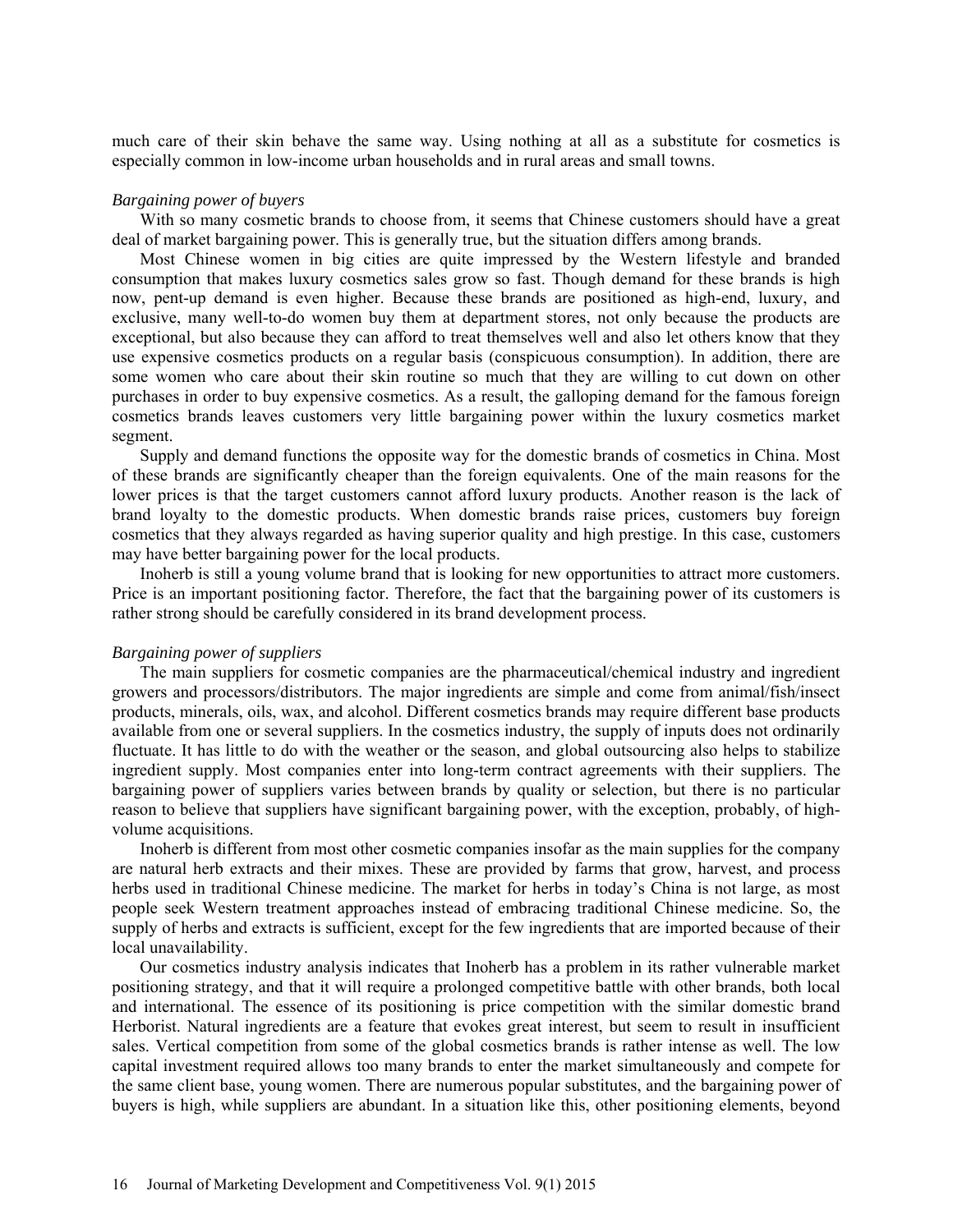price, need to be more actively incorporated: unique image creation, emotion-driven positioning, prestige positioning, demographics and gender expansion, product line redevelopment and new product introduction, distribution adjustments, sharp packaging design, and promotion revamping. These elements are reviewed below.

#### **Searching for Solutions**

Marketing mix analysis can help us to define marketing strategies for sustaining and further expanding the brand in the Chinese market.

#### *Product*

The use of traditional Chinese herbology in the formulation of skincare products is the foundation of a growing "natural cosmetics" segment in the country. Though the concept itself is controversial owing to the potential toxicity of some ingredients, it has many fans who view herbal healing, acupuncture, massage, exercise, and dietary therapy as progressive and necessary lifestyle changes. Obviously, "natural cosmetics" could become an important component of the new, healthier lifestyle. As we have noted, Inoherb joined forces with the Shanghai University of Traditional Chinese Medicine, and the product developers are working under the guidance and supervision of the university's researchers to offer cosmetics innovations within TCH studies. The company's R&D team did such a good job that its members have published several research papers in academia addressing the effects of the herb extracts on sustaining and enhancing the beauty of skin.

In comparison with other skincare products, Inoherb products are positioned as safe, all natural, effective, well tested, and beneficial for the skin in the long run. To illustrate these properties, Inoherb launched several products that showcase specific herbs. For example, rhodiola rosea root fights oxidation, which causes skin to darken and age. The root is therefore used in creams that aim to whiten and firm the skin. This property helps the brand to stand out and offers customers something that is truly unique.

When Inoherb was founded, Ms. Shuai Feng focused only on developing facial skincare products for women. The company has taken the same approach until now. Meanwhile, other brands have rapidly expanded their product lines to include skincare for men, hair and body care products, oral care for everyone, and products for children and infants. An especially important and actively growing segment is anti-aging products, a development that reflects the universal aging of the population. Inoherb has nothing much to offer here, and has no choice but to develop a plan to compete for these opportunities. What are our thoughts about this?

Developing new products requires extensive studies, additional funds, and compliance with numerous and lengthy government testing regulations. Commercial outcomes can take a great deal of time and sometimes turn out to be unsatisfactory. Moreover, development distracts the company's attention from its major product lines for women, which can cause customer confusion unless there is proper advertising. Advertising too is becoming more and more expensive. Fortunately for the company, Inoherb's qualified researchers are paid less than their Western counterparts, ingredients are mostly the same for the new product lines, and many local industry regulations have recently been eased by the Chinese government.

Product diversification is a necessary condition of brand market sustainability and offers additional competitive advantages for Inoherb. The company should work harder on expanding its demographic and age targets. Men, teens, aging people, and the way these groups use cosmetics products now present many hitherto unused sales opportunities, which should not be relinquished to the direct competitors, such as Herborist.

#### *Price*

Pricing is a very important process. It relies upon many factors related to overall product positioning strategy in the marketplace, prices of competitors, purchasing power of customers, and corporate profit margin expectations.

The main target customers of Inoherb are females between the ages of 20 and 35. One of the pricing objectives is that prices should be affordable for young women not making fortunes, especially college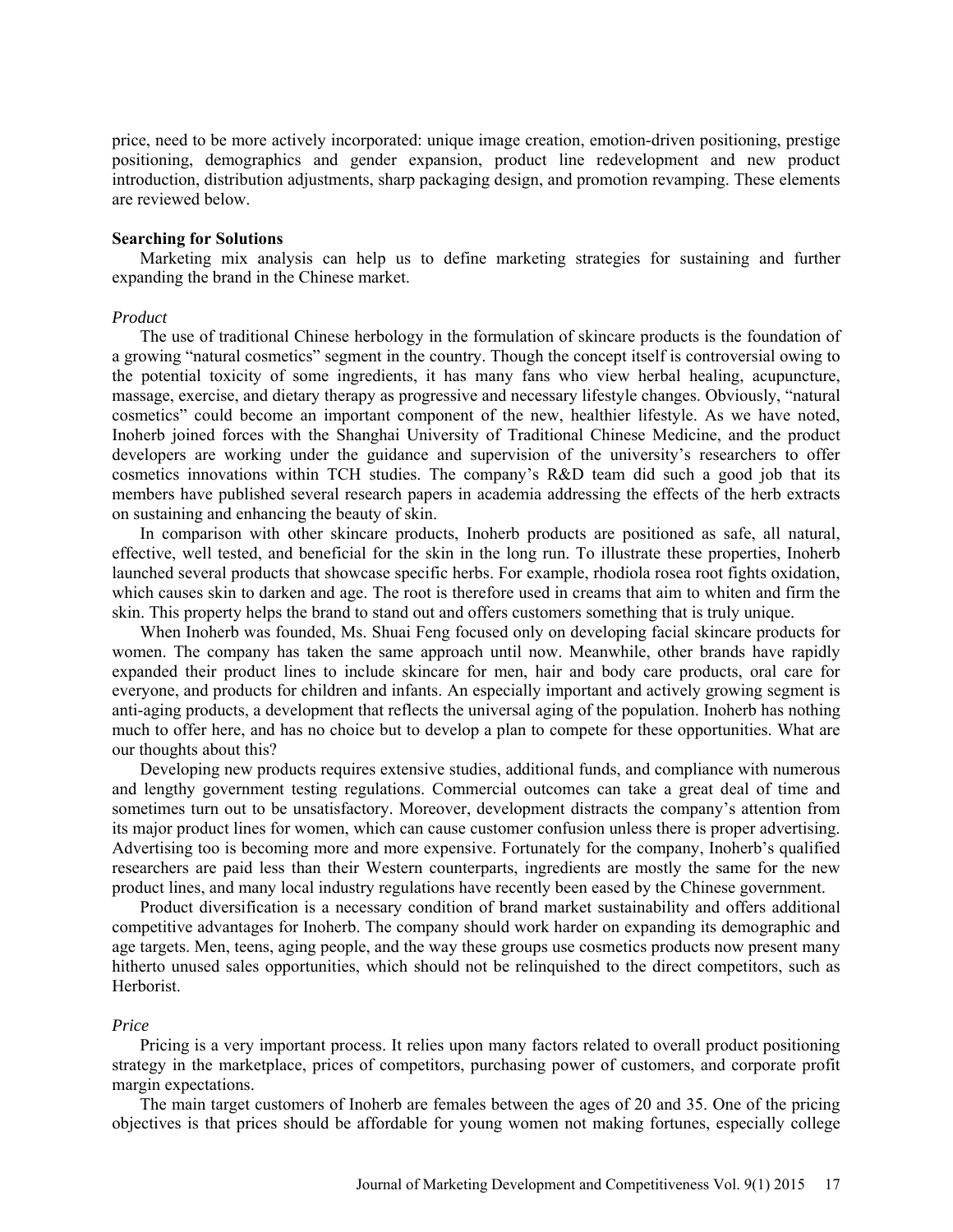students. The current price strategy of Inoherb is to select a niche between the high and low prices of its competition. Luxury brands such as Clinique can afford to price a small jar of skin cream at up to 400 RMB (about \$65). Cheaper domestic brands usually price their cosmetics between 10 and 20 RMB (\$1.6– \$3.25) a unit. Inoherb's bottle of lotion costs on average around 60 RMB (\$9.75). An online purchase of the item costs a little less. This pricing strategy is a part of the effort to encourage young female customers to shop online more frequently.

Experience shows that this approach is not effective enough and does not help much to boost sales. In our surveys, only half of the respondents consider Inoherb's prices reasonable. The other half thinks that Inoherb products are overpriced. This finding means that even though an effort was made to make the products look more affordable, the level of brand recognition is not yet high enough to entirely support this simple pricing approach. The price structure should be more flexible, with high-low ends, and the price management should be more proactive in terms of the "promotional pricing" that is so popular in China now.

## *Distribution*

In 2013, about 60% of Inoherb's sales revenue came from mass distribution outlets, particularly supermarkets and drugstores. On-line sales came next, with 30% of the company's revenue. The company-owned stores generated only 10% of its entire sales revenue. There is no exclusive distribution channel because the company has no luxury cosmetic products.

Unlike most of the cosmetics brands that sell mainly through department stores and specialty stores, usually located in large malls, Inoherb chose drugstores, supermarkets, and online stores as its major volume sales avenues in an effort to cater to young women who are not frequent mall customers. In supermarkets like Walmart, one can find standalone displays dedicated exclusively to Inoherb products, which enhance brand visibility and recognition. As for selling online, Inoherb has its own dedicated online store, and it also cooperates with other online retailers like Amazon.cn and Taobao.com through many links that are aimed to boost online sales volume. This mass distribution system is regarded as appropriate for the existing volume-oriented strategies. When the company decides to reach out to other demographics (males, teens, aging females), the priorities need to be readjusted in favor of selective distribution opportunities.

Males and teens feel comfortable buying cosmetics products in popular stores where clothing items and gadgets are available. The American store Gap and other youth retailers have responded to this fact for many years by providing better brand exposure and a complete customer experience. Inoherb should develop distribution alliances that would enable the company to place its products in shops, especially in proximity to colleges and universities or directly on campus, where young people buy everything they need. The company should treat cosmetics as a "cool accessory," like a belt, umbrella, or sunglasses, if it aims at more sales. Initially, the company can use a temporary corporate sales force or locally hired "brand ambassadors" to create a buzz, later use a branded display, and possibly support its effort with endorsements by young celebrities. Packaging should be redeveloped in terms of better styling and more sophisticated branding.

It is common knowledge that company-owned stores are expensive. Inoherb is rather conservative when it comes to expanding them. The corporate managers evaluate beforehand whether opening a new store will bring significant profit to the company, as the process of properly selecting a location, training staff, and setting up the store takes a long time and requires resources. We do not recommend expansion of the company-owned stores as a necessary measure, but existing locations could be used more effectively to boost brand awareness by hosting a variety of educational gatherings, community events, and PR opportunities in addition to ordinary sales. More likely, it would mean turning company-owned stores into lifestyle youth clubs rather than merely using them as retail venues.

Boutiques, spas, and hair salons are often underused opportunities to distribute more upscale Inoherb products. These are places where one can find many women who are really interested in skin care, learning about the products, and treatments. Doctors, beauticians, and company experts can provide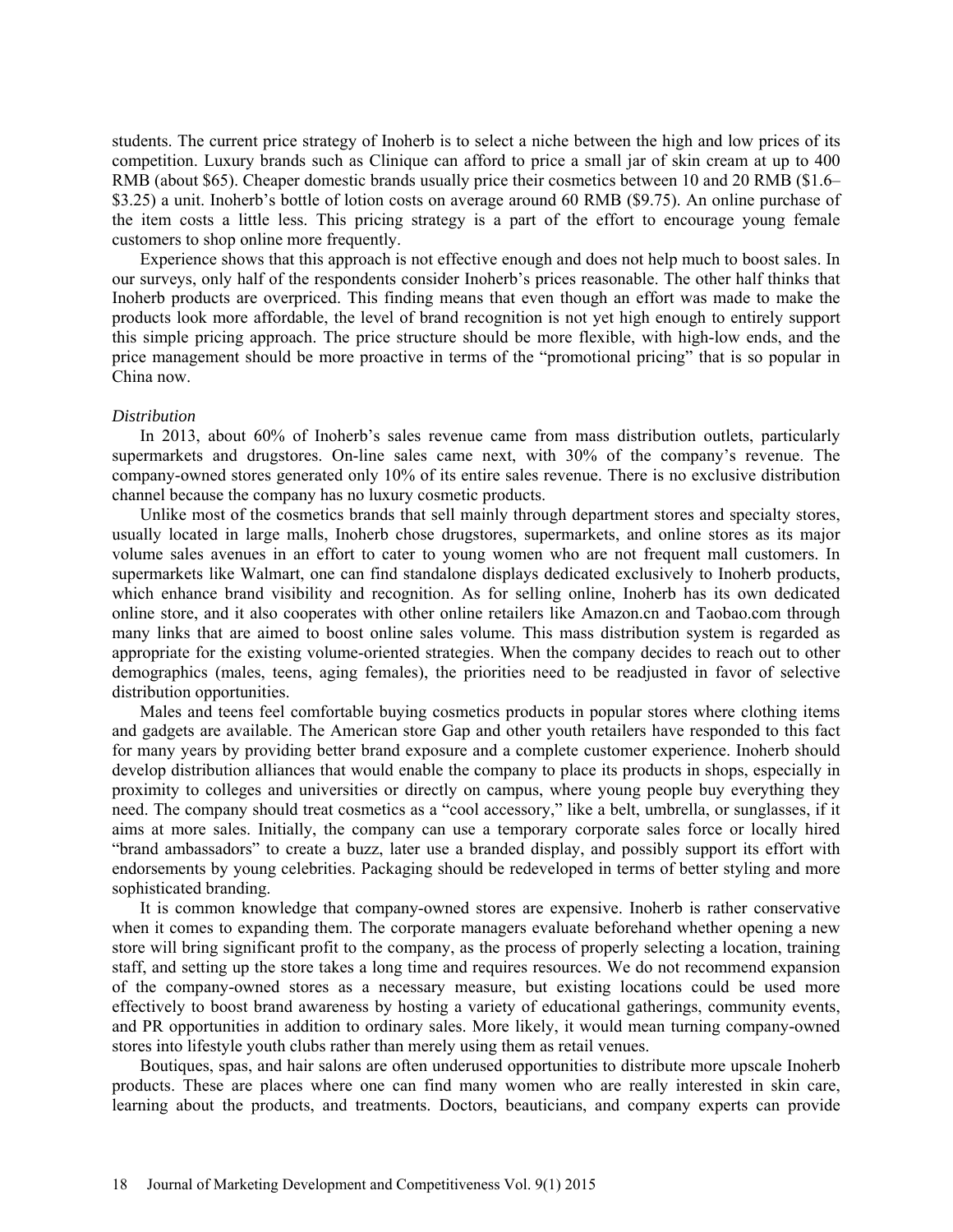professional consultations with respect to the product features, benefits, and applications. Specially designed products, price markups, and brand information provided by Inoherb will interest owners in carrying the products, especially if they are not available anywhere else.

There are also numerous international opportunities to distribute Inoherb products. Within the region, we can name many underserved markets in neighboring Far Eastern Russia and Mongolia. Both are located in close proximity to China and have many similarities with regard to consumer behavior features and market needs. For instance, the Japanese company Shiseido successfully entered Ulaanbaatar, the capital of Mongolia, in May 2010, and has doubled sales by now (9). Shiseido products are a big hit in the major Russian Far Eastern cities of Yuzhno-Sakhalinsk, Vladivostok, Petropavlovsk-Kamchatsky, and Khabarovsk, and the market there is not even close to saturation. Inoherb should be there now, assuming that moderately priced and good quality cosmetics are not currently available in the region.

## *Promotion*

When Inoherb chose its preferred distribution channels, the company developed the following promotion approaches, which it still uses.

#### Promotion Strategy for Supermarkets and Drugstores

Originally Inoherb distributed its products through selected Wal-Mart stores. There were designated point-of-purchase displays of the products, and professional salespeople stood near the cosmetics section to introduce Inoherb to shoppers walking by and to give away product samples. In two or three months it became obvious that this effort was very successful. Inoherb rapidly became available at all 400 Wal-Mart stores spread across 171 cities and 21 provinces of China (Walmart China official website). Later, Inoherb expanded distribution to other volume operators such as Watsons Personal Care Stores (d.b.a. Watsons), where the company maintains its own display, adorned with the same green color as its product packages. Our survey confirmed that when a customer walks toward the cosmetic aisle at Watsons, it is hard not to notice the Inoherb display and possibly make an impulse purchase on the spot.

## Promotion Strategy for Internet Sales

Corporate website (Inoherb official website) and social media outlets are the most important avenues for increasing brand awareness. The company usually asks customers who received free samples in supermarkets and drugstores to write comments on the website's blog. Inoherb then sends out additional free samples and brochures to those who commented. An example is *w1.cn*, the largest social network for women, designed to allow them to post and share their experiences with respect to different cosmetic brands. Inoherb cooperated with *w1.cn* and mailed samples to users of the website, asking them to post comments. As a result, the Inoherb brand became better known via the site and really popular with young women.

Inoherb was one of the first brands to open its own online store, at *www.inoherb.com*. Because the target customers are young women who shop online quite often, Inoherb provided a platform for them to become more familiar with detailed product information and to compare product prices. As the online price for an item is cheaper than the supermarket one, many women quickly learned how to buy cosmetics electronically.

## Word-of-mouth (WOM) / Viral Marketing

Inoherb rarely develops expensive campaigns to show its products on television or via the internet. Instead, it uses the power of word-of-mouth recommendations. One reason for this action is that the company is confident that once customers try products, they will buy them later. Another explanation is that when women are shopping for cosmetics, they want to learn what other people who have used the product think of it, either by talking to friends via chats and social networks such as *renren.com (*renren social media site) or by scrolling through blog comments. So, in accordance with the logic of group mentality, when customers see that many people have posted positive reviews, they are more likely to try the product. As indicated by our survey, most respondents are familiar with the product and have used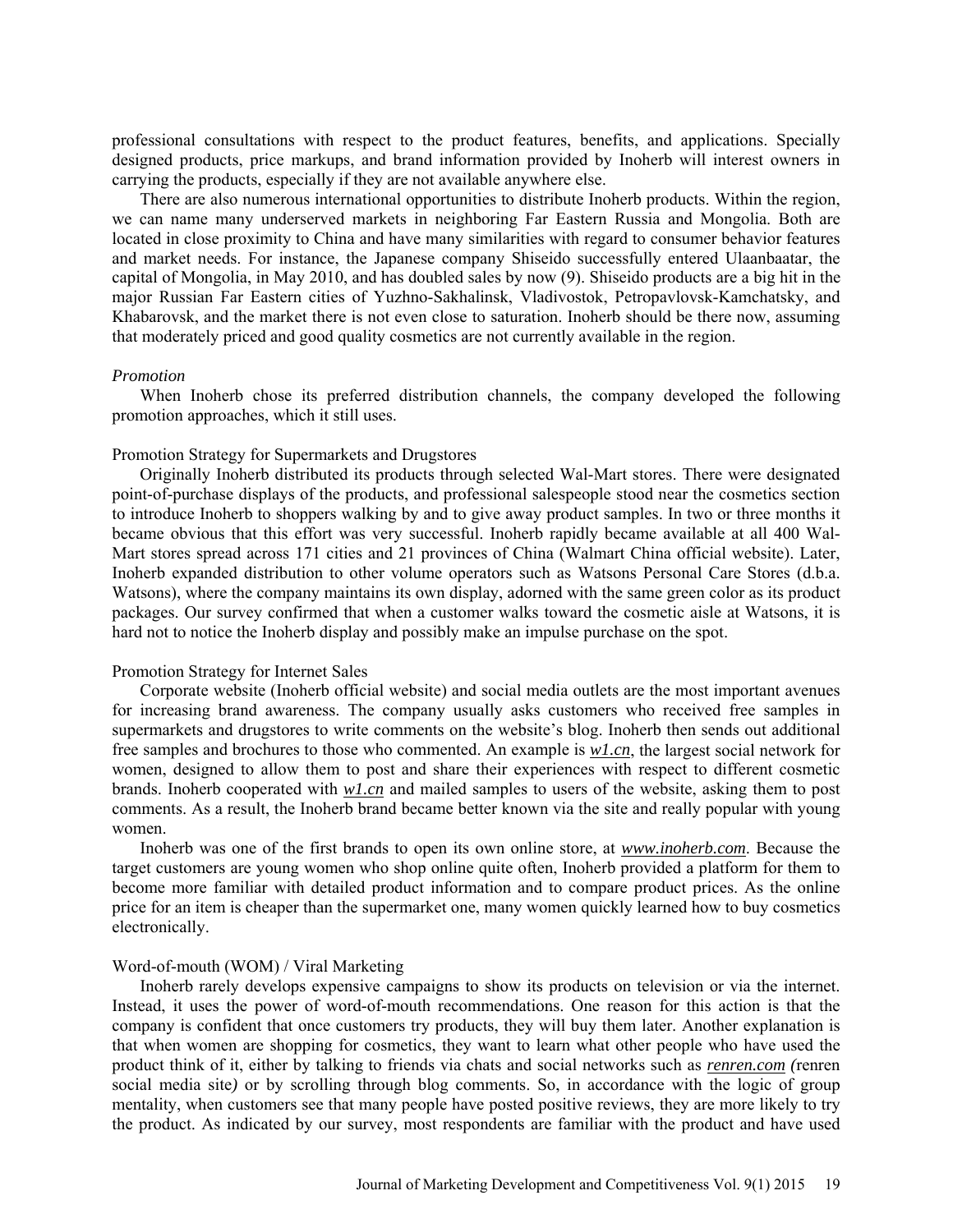Inoherb before, and about 60% of the respondents would recommend it to a friend.

In our opinion, in all promotional efforts Inoherb should emphasize the benefits and effectiveness of a product, following the logic of the TCH. Customer savings are also a strong point of price positioning. The Chinese are very sensitive to, and quite spoiled by, numerous promotions from all vendors. Promotions are essential for the younger and less-affluent crowd. The brand name has already achieved a healthy level of customer recognition, and expanding the brand through the online and WOM/viral opportunities is the right approach. The missing component here is the customer relationship with Inoherb. Constantly working on brand uniqueness and appeal might result in stronger customer loyalty. Expanding the target demographics and introducing new product classes to obtain more positioning tools would be the next necessary step in Inoherb's successful growth.

## **CONCLUSION**

The major problems that Inoherb faces today are the sustainability of its success and future expansion. To maintain its existing customers and attract new ones, the company should adopt a brand repositioning strategy. We are confident that Inoherb will be more prosperous if it takes the following steps:

1. Continues to focus on facial skincare products for young women but also starts to develop skincare products for men and older women.

2. Diversifies pricing decisions, introduces a more active price management strategy, and departs from obvious brand positioning based on price alone.

3. Develops more "hip" and memorable advertising messages to run continuously on domestic social media networks.

4. Has experts start dialog and answer customer questions on Inoherb's corporate website, and develops closer and more emotionally driven relationships with customers.

5. Intensifies existing and discovers alternative distribution avenues, such as clothing and accessory stores, especially in the proximity of colleges and universities.

6. Designs better packaging options outside the traditional TCH "green" look, to make them stand out and be perceived by youth as "cool" and "worth the money."

7. Considers the option of rapid international expansion, via a distribution alliance with foreign vendors, into some neighboring countries such as Far Eastern Russia and Mongolia.

## **REFERENCES**

Because it's no longer worth it. (2014). *The Economist*, January 11, 2014.

Beauty and Personal Care in China. *Euromonitor International*. May 2012.

*China's Cosmetics Market* (2012). Fung Group Report, 2012.

Cosmetics Business. (2012). *Natural in China*, September 13, 2012.

- Ferrara, Z. (2013). Green Future: Natural Cosmetics Market in Thailand, Klein Group Report, October 2013.
- Freitas, A.C., de Paula, D. (2012). *Natural Products Market Analysis: the Cosmetics and Toiletries Segment*, The Kline Group Latin America, 2012.

Herborist Growing Global. (2014). Press Release. *The Global Times*, January 22, 2014.

Inoherb Official Website: http://www.inoherb.com

Nichol, K. (2010). Shiseido Enters Mongolian Market. *William Reed Business Media* , April 7, 2010.

Petzinger, J. (2014). In China's Cosmetic Market Beauty is Pocket Deep. *CKGSB Knowledge Magazine*. May 8, 2014.

Porter, M.E. (1980). *Competitive Strategy*, New York: Free Press.

Renren Social Media Website: renren.com (in Mandarin)